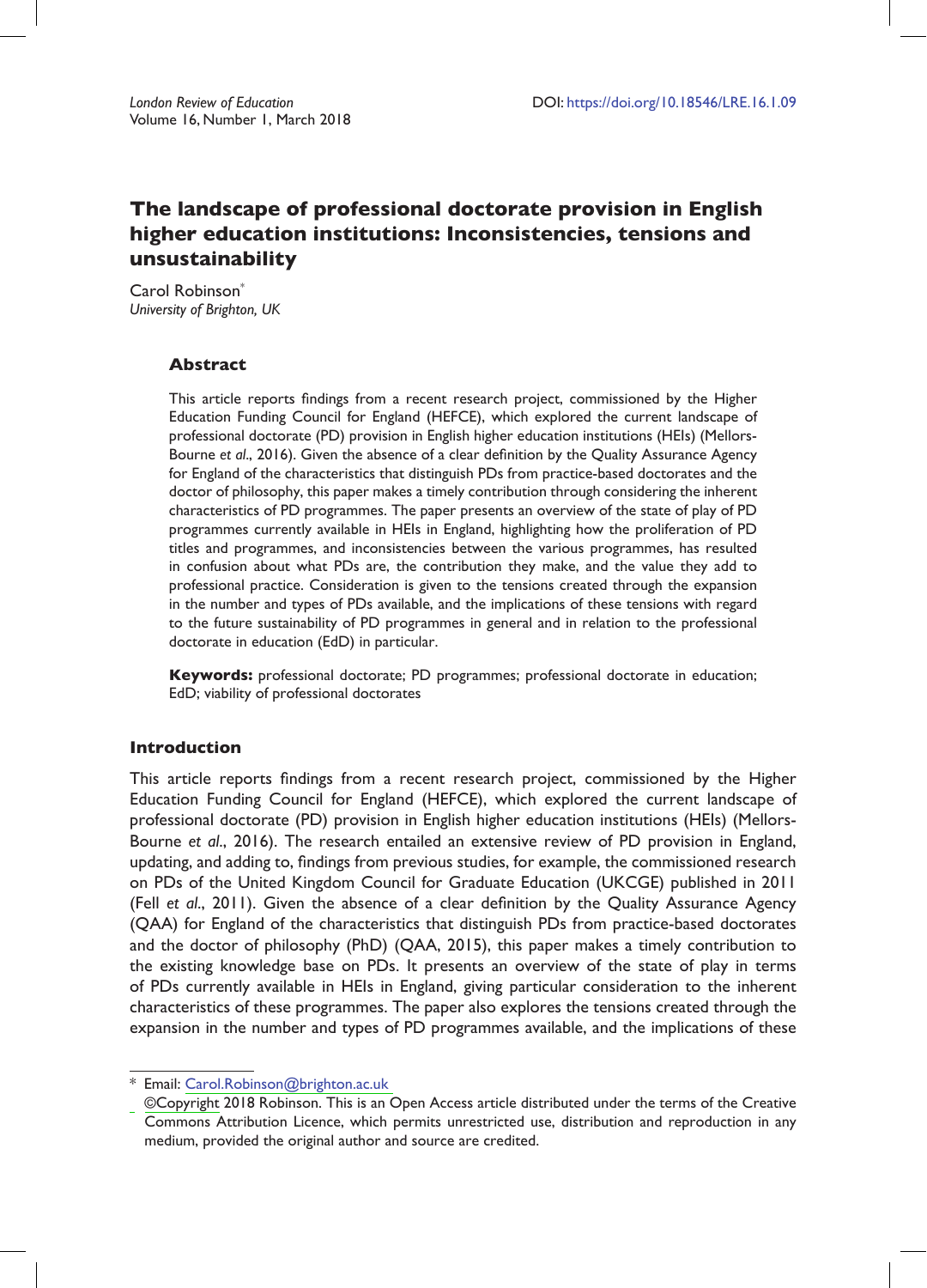tensions with regard to the future sustainability of PD programmes in general and, in particular, in relation to the professional doctorate in education (EdD).

## **Aims of the paper**

The HEFCE-commissioned research, from which this paper emerges, was conducted by the Careers Research Advisory Centre (CRAC) and the University of Brighton in 2015. The broad aims of the research were to examine existing PD provision and understand the models used in programme delivery within English HEIs. The research also considered HEIs' strategies for future PD provision, and explored the skills and attributes that PD programmes seek to develop, and the impact they have on PD graduates and other stakeholders. Drawing on findings from the research, this paper focuses on the following three aims:

- to provide an overview of the extent and range of PD provision in English HEIs
- to identify distinct characteristics pertaining to such provision, giving consideration to the skills and attributes that PD programmes develop in candidates
- to consider the future sustainability of PD programmes generally, and specifically in relation to the EdD.

# **Context: Development and definitions of professional doctorates**

#### *The development of professional doctorates*

Since the early 1990s there has been a huge increase in the range and nature of PDs in Australia, New Zealand and the United Kingdom (UK), although the growth in PD provision has been relatively slow in Europe and in America (NQAI, 2006). The expansion in the number of PDs offered by English HEIs is evidenced by findings from various studies conducted over a number of years. For example, Bourner *et al*. (2001) found that, in 1998, 109 PD programmes were offered in 19 subject areas within UK HEIs, with the majority being offered in five areas – business administration, education, engineering, medicine and psychology. By 2009, the number of PD programmes offered was reported to have increased to at least 308 (Brown and Cooke, 2010: 9), and by 2015, approximately 320 PD programmes were identified as being offered in various subject areas within English HEIs (Mellors-Bourne *et al*., 2016).

As noted by Klenowski *et al*. (2011: 681), PDs were designed for 'professionals to research real-world problems and issues relevant to their particular profession, industry and/or community'. PD programmes are seen as providing a potentially more appropriate, credible route to doctoral status than other types of doctorates for those working and seeking development in their professional practice (Pratt *et al*., 2015). They are also often specific to particular professional contexts, with a variety of different PDs having been developed to accommodate various niche markets (Armsby, 2012: 135). Burton and Kirshbaum (2013) note that due to potential economic gains, there are increased initiatives to recruit overseas students on to PD programmes and, to this end, some PD programmes are now delivered entirely online. Thus, the overall expansion in PD provision can be seen to reflect the needs of different professionals and a progressively diverse student population. It is also a response to marketing strategies used by HEIs, as well as to demands from industry, professional bodies and professionals themselves for more relevant forms of learning, skills and qualifications (Rolfe and Davies, 2009).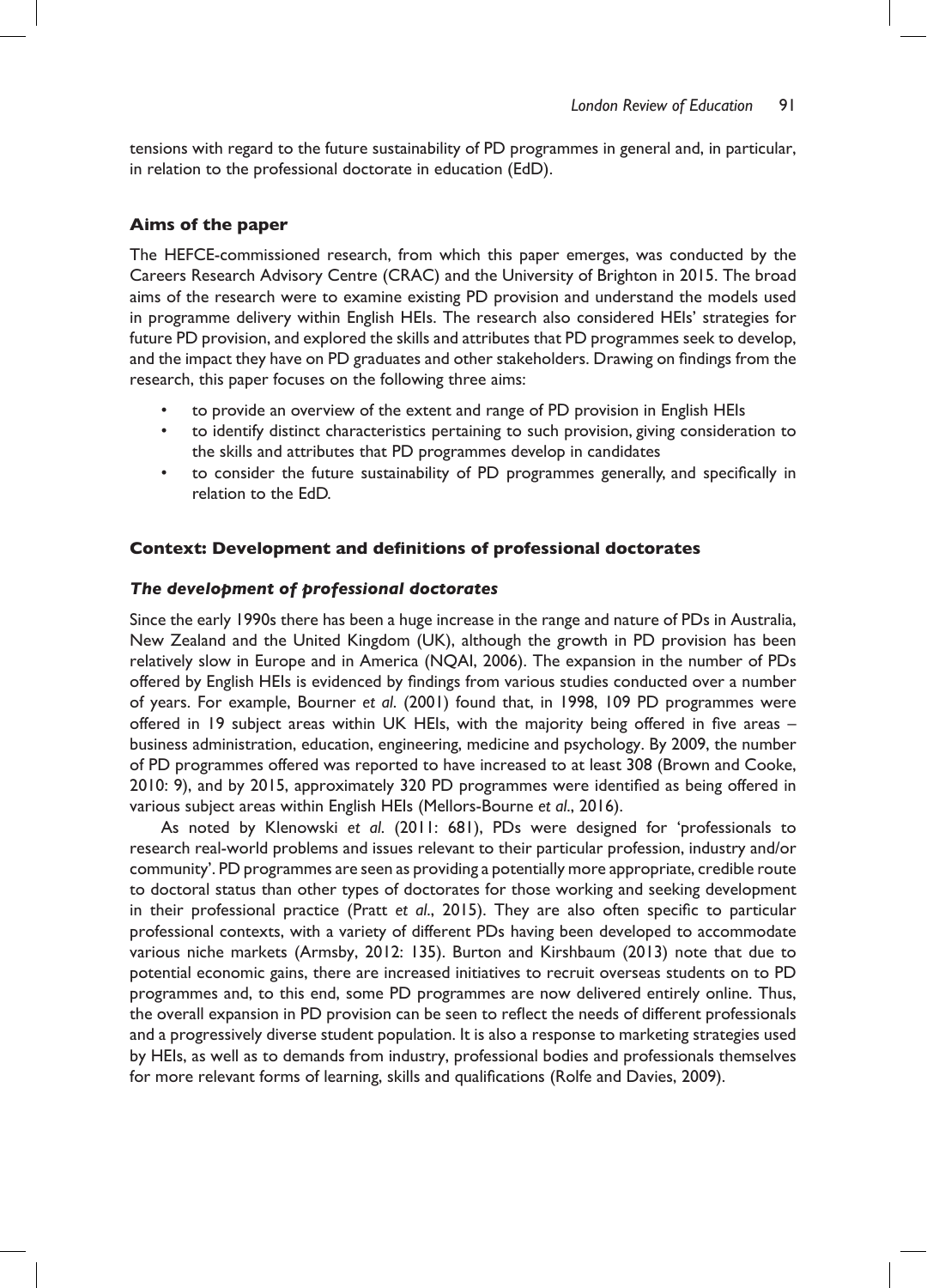# *Defining professional doctorates*

It is commonly acknowledged that all doctorates make an original contribution to knowledge. According to the QAA (2011: 7), UK doctorate qualifications are required to make a contribution to existing knowledge in their discipline or field, through original research or the original application of existing knowledge to understanding. Although there are some variations in terms of the definitions used to describe PDs, they all tend to include reference to the contribution made to professional practice. However, Kemp (2004: 404) makes the point that we need to *'*dispense with the flawed notion that … the professional doctorate contributes principally to practice'*,* and asserts that PDs, as other forms of doctorates, also make theoretical and methodological contributions. One of the most well-known and frequently used definitions of PDs is that provided by the United Kingdom Council for Graduate Education (UKCGE) in 2002, which defined the PD as:

A programme of advanced study and research which, whilst satisfying university criteria for the award of a doctorate, is designed to meet the specific needs of a professional group external to the university, and which develops the capability of individuals to work within a professional context (UKCGE, 2002: 62).

There are, however, overlaps in the definitions attributed to PDs, practice-based doctorates and, in some cases, work-based doctorates. For example, in 2007, the European University Association stated: '"Professional doctorates", or practice related doctorates, are doctorates that focus on embedding research in a reflective manner into another professional practice' (EUA, 2007: 14). Similarly, in 2011, the QAA stated: 'In professional and practice-based doctorates the research may be undertaken in the workplace and may have a direct effect on improving the professional practice of individuals in their host organisation' (QAA, 2011: 7). The QAA guidance also stated that UK PDs:

are designed to meet the needs of the various professions in which they are rooted … successful completion of the degree normally leads to professional and/or organisational change that is often direct rather than achieved through the implementation of subsequent research findings (QAA, 2015: 9).

For the purpose of this paper, the 2002 UKCGE definition, as stated earlier, will be used as a basis for defining PDs, with the addition of two further points:

- PD programmes also meet the needs of professional groups *within* the university, as well as those external to the university
- PD programmes include only those programmes with 'professional doctorate' in their title or description, where these do not lead to any other type of award.

Thus, in the context of this paper, a PD will be defined as:

A programme of advanced study and research that satisfies university criteria for the award of a doctorate, which develops the capability of individuals to work within their professional context through meeting the specific needs of professional groups internal or external to the university, and which has 'professional doctorate' in its title or description, and does not lead to any other type of award.

# **Methodology**

A key objective of the HEFCE-commissioned research was to seek stakeholders' perspectives about various aspects of PD programmes and provision. The research design involved three broad strands: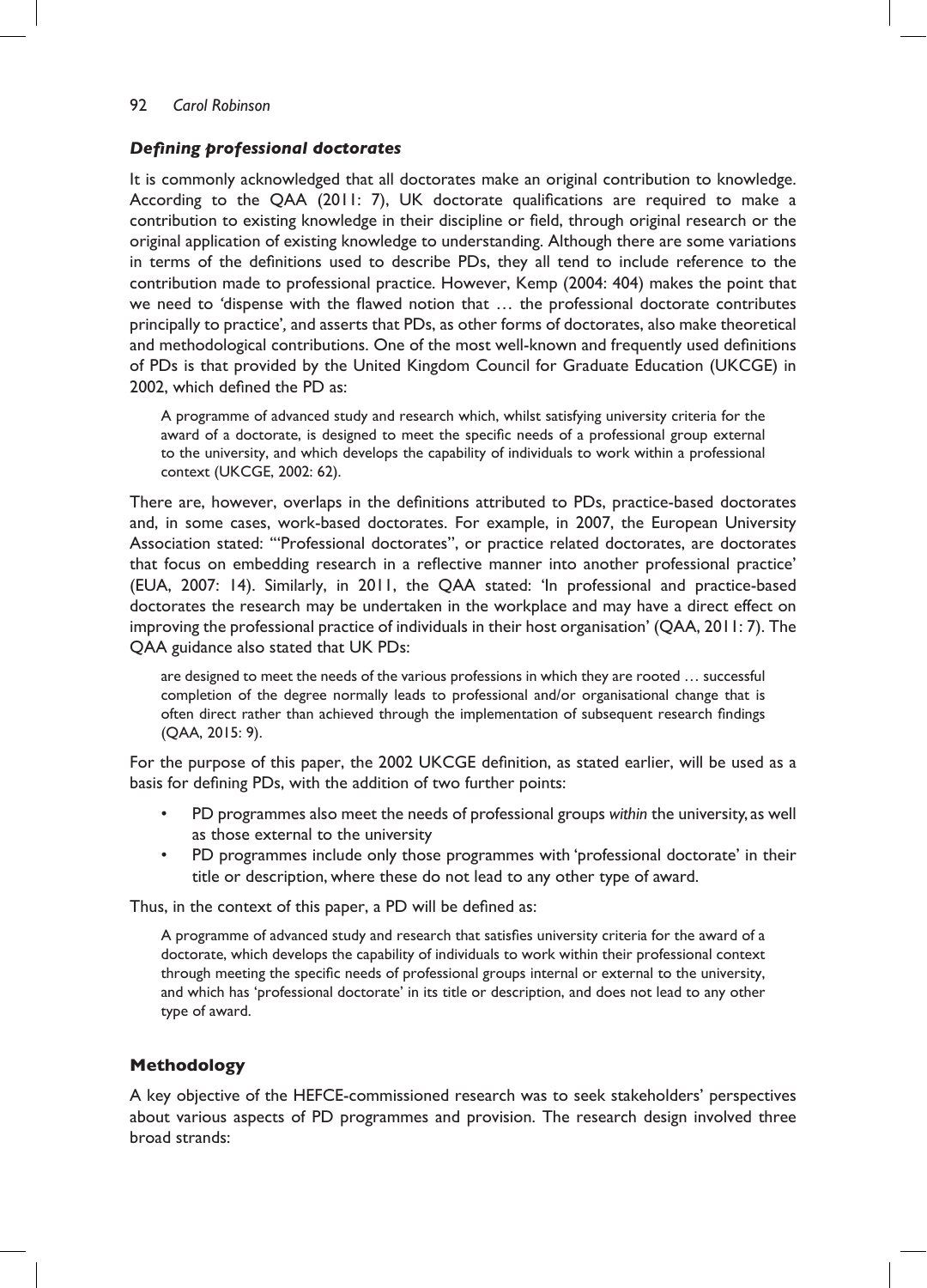- *• Desk-based research, including a literature review of articles and reports relating to theoretical and empirical studies focusing on UK-based PDs*. To help identify the number and range of PD programmes available in English HEIs, information was also collected from HEI websites, and from the Higher Education Statistics Agency (HESA).
- *• An online survey administered to 120 English HEIs, including all HEIs with research degree awarding powers*. The survey focused on ascertaining the number and types of PD programmes offered, and institutions' future strategies for PD provision. This data was drawn from the 63 institutional responses to the survey, and supplemented with additional data collected through the desk-based research.
- *• In-depth qualitative interviews with 30 stakeholders from a purposeful sample of 14 English HEIs, covering 22 different PD programmes*. The 14 institutions represented a range of established PD disciplines, as well as some emerging new disciplines. The sample, which comprised four pre-1992 institutions, eight post-1992 institutions and two disciplinary specialists, included institutions in the process of closing down some of their PD provision, as well as others planning to start up new PD programmes. The stakeholders interviewed included senior academics and administrators in HEIs providing PD programmes, PD programme leaders, PD students and alumni, and employers with PD students or alumni working for them.

# **Findings**

Findings will be considered within two main sections. Quantitative findings relating to the extent and range of PD provisions in English HEIs are reported in the first section; findings of a more qualitative nature relating to the characteristics pertaining to professional doctorate programmes are reported in the second section.

## **The extent and range of professional doctorate provision in English HEIs**

## *The number of professional doctorate programmes and awards offered*

Taking into consideration pre-1992, post-1992 and disciplinary specialist institutions, 123 English HEIs were recorded. Findings suggest that 86 of these HEIs offered PD programmes and, between them, these institutions offered 320 different PD programmes. Specifically, these programmes were provided by 37 pre-1992 institutions, 41 post-1992 institutions, and eight disciplinary specialist units; thus, the average number of programmes per institutions was just under four, and this was broadly similar for both pre-1992 and post-1992 institutions (Mellors-Bourne *et al*., 2016: 21–2).

It is important to note that ascertaining the precise number of PD programmes available in English HEIs was not a straightforward exercise due to the different ways in which HEIs counted the number of programmes offered, and discrepancies in what constitutes a PD. For example, some HEIs counted full-time and part-time versions of the same programme as separate programmes, while others listed separately programmes with a range of delivery patterns and, in some cases, co-delivery partners, and counted these as one single programme. To avoid double-counting, these variants were excluded when calculating the total number of programmes available; similarly, where an HEI ran a generic PD programme that attracted candidates from different specialist areas, this was counted as one programme. However, where a single PD programme offered different specialist pathways and different awards, the number of programmes counted reflected the number of different awards offered (ibid.: 21). A decision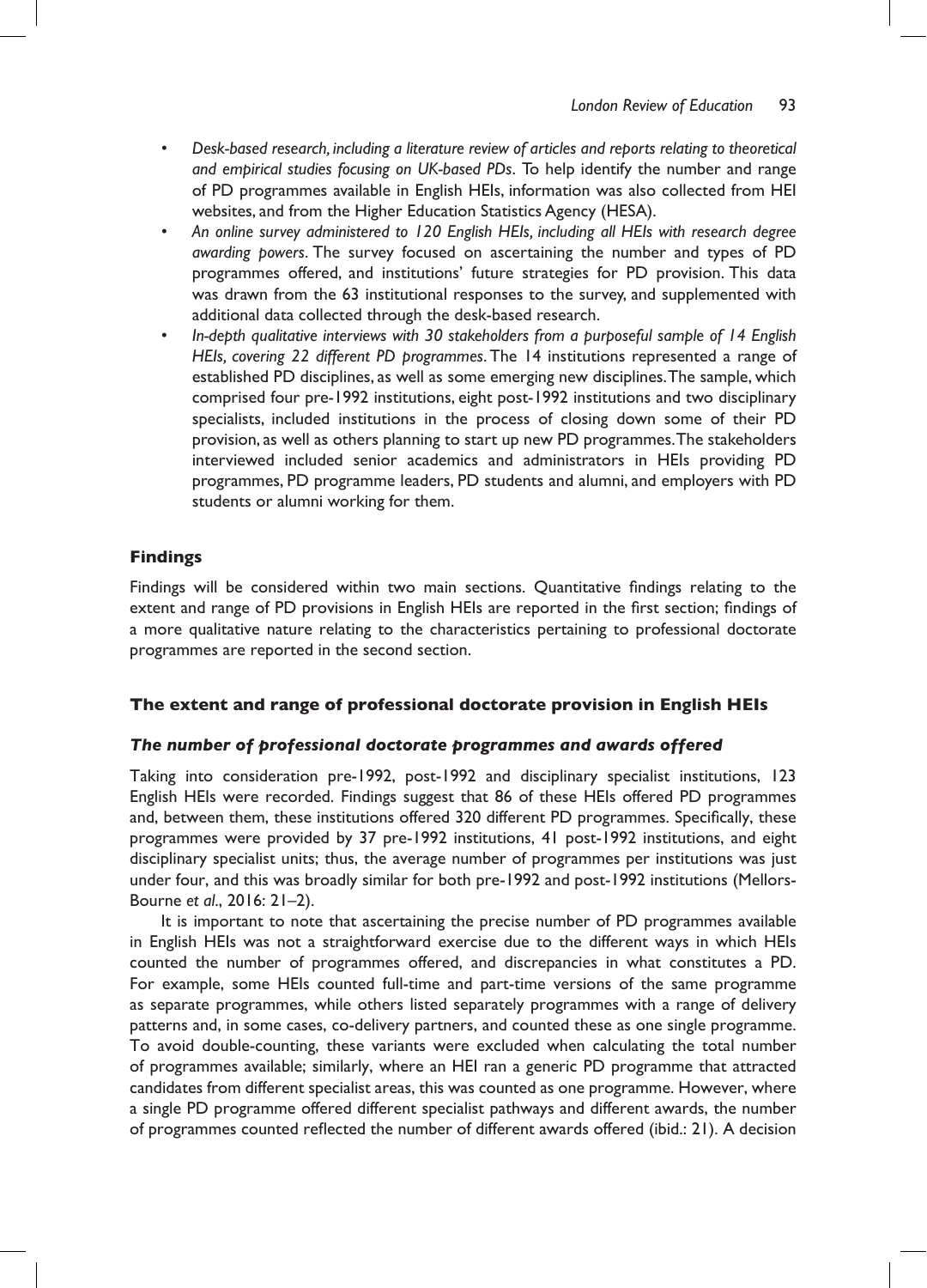was made not to count PDs in engineering (EngD) on the grounds that the EngD is considered to be part of industrial training provision, its delivery tends to be based in an industrial partner, and it results in a PhD award (ibid.: 14). The doctorate in clinical psychology (DClinPsyc), which is also seen as preparation for registration as a clinical psychologist, however, was counted as a PD as its structure is similar to that of other PDs (ibid.: 14), and it leads to a PD award.

Data relating to the number of programmes available implies that there has been only a small increase in the number of PDs between 2009, when Brown and Cooke (2010: 9) estimated there to be 308 different PD programmes, and 2015 when Mellors-Bourne *et al*. (2016) estimated there were 320 different PD programmes. There is, however, no clear record of the criteria used by Brown and Cooke when calculating the number of programmes available; a direct comparison between findings from these different studies is, therefore, not possible.

## *Subject areas in which professional doctorate programmes and awards are offered*

It was possible to classify the 320 PD programmes and awards available in English HEIs into ten broad subject areas as follows (see Mellors-Bourne *et al*., 2016: 25):

- heath and social care (81 programmes provided by 37 HEIs)
- education (72 programmes provided by 54 HEIs)
- psychology and psychotherapy (58 programmes provided by 35 HEIs)
- business and management (48 programmes provided by 38 HEIs)
- other science and technology (14 programmes provided by 13 HEIs)
- medicine and dentistry (13 programmes provided by 10 HEIs)
- social sciences and law (12 programmes provided by 10 HEIs)
- humanities (including theology) (12 programmes provided by 10 HEIs)
- creative and performing arts (seven programmes provided by six HEIs)
- generic (three programmes provided by two HEIs).

It is evident from the above list that there are four specific areas in which PD programmes are particularly prolific, namely: health and social care; education; psychology and psychotherapy; and business and management. In each of these areas, the number of institutions offering programmes is significantly fewer than the number of programmes available (for example, 72 education PDs offered by 54 HEIs), thus implying that where programmes are offered in any one of the areas, there is a tendency for HEIs to offer multiple programmes. With regard to other subject areas, the number of programmes available largely reflects the number of institutions offering the programme, implying that HEIs offer only single programmes in these areas.

The age of PD programmes in English HEIs ranged from 0 to 25 years, and a direct correlation was found between the age of the programmes and how prolific they are. For example, all programmes over 15 years were in the areas of health and social care, education, and psychology and psychotherapy (Mellors-Bourne *et al*., 2016: 27–8). However, evidence indicates that over half of the PD programmes available have been launched within the last five years, and this is reflected in the increasing number of specialized PD programmes, both within the four main PD subject areas, and in subject areas where only a small number of programmes are available. For example, within the area of education, programmes relating to higher education management, educational psychology and educational leadership, as well as to specific school curriculum areas such as literacy, have recently been developed. Furthermore, new PD titles have emerged within subject areas that traditionally offered relatively few PD programmes, including, for example, in the areas of theology and criminology, and others are being planned in the areas of data science,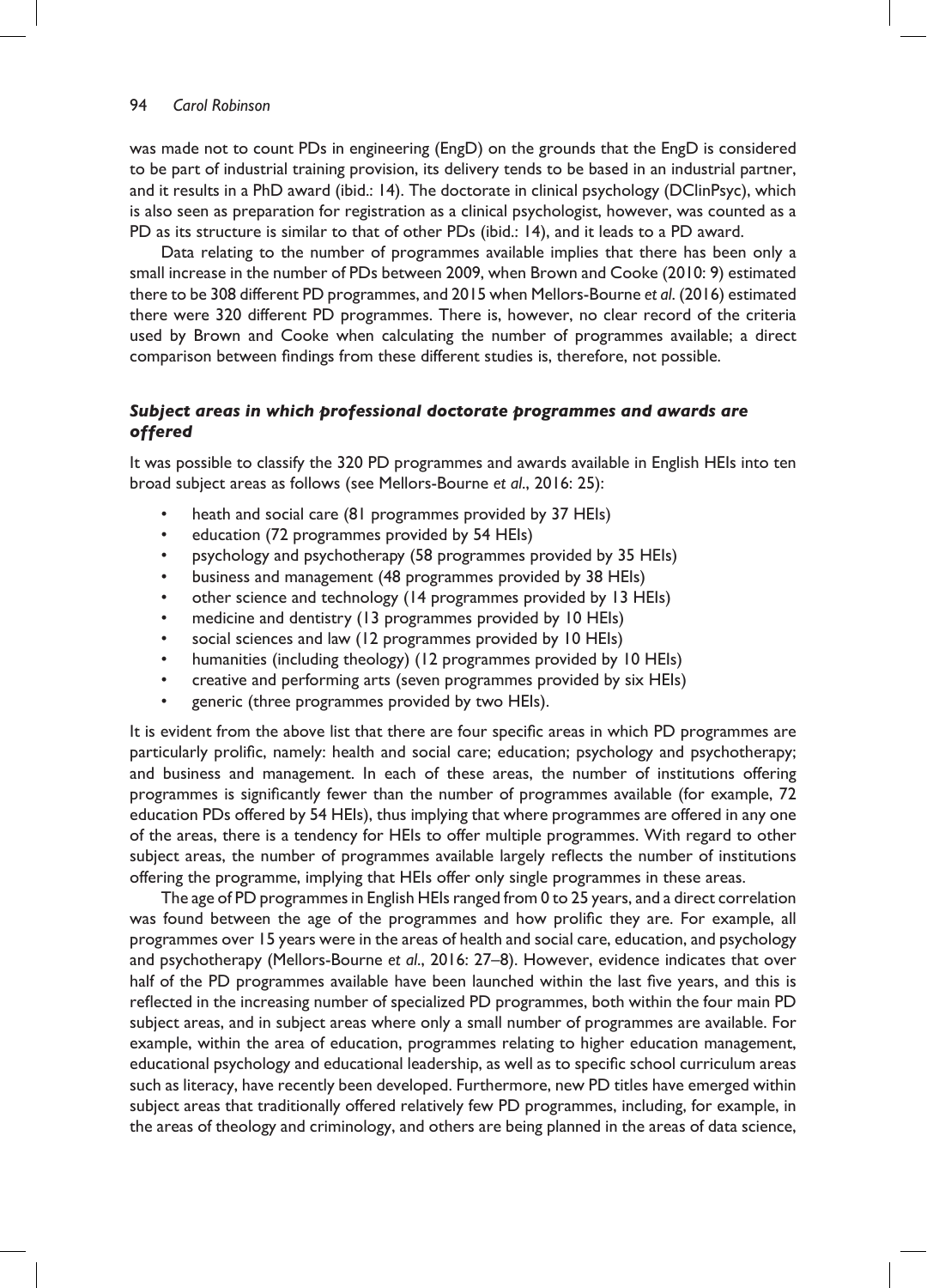social policy, applied linguistics, sport science, music and the creative arts, and design (ibid.: 26). Within some of these relatively new subject areas, several variations in the titles of similar programmes were noted with, for example, seven different award titles relating to the eight theology programmes identified.

#### *Professional doctorate enrolments and completions*

Although data relating to the number of enrolments and completions for all 320 PD programmes offered in English HEIs was not available, it was possible to gather data relating to enrolments and completions for a subsample of 100 programmes. These programmes largely reflect the overall range of subject areas, with 79 of the 100 programmes being in the areas of health and social care, education, psychology and psychotherapy, and business and management, and 21 within other, smaller subject areas.

Evidence relating to these 100 programmes for the 2013/14 academic year indicated that there were just under 2,600 students enrolled across the programmes, suggesting an average of 26 students per programme. However, as many programmes take between five and seven years to complete, this implies that many of the cohorts are small in size. It was also noted that the average number of students enrolled on these programmes differed significantly according to subject areas, with education, business management, and psychology and psychotherapy programmes attracting the largest number of students per cohort. Findings relating to the number of programmes and numbers of students enrolled on each programme are detailed below (see Mellors-Bourne *et al*., 2016: 28):

- 899 students were enrolled on 25 education programmes, averaging 36 students per programme
- 592 students were enrolled on 16 business and management programmes, averaging 37 students per programme
- 485 students were enrolled on 16 psychology and psychotherapy programmes, averaging 30 students per programme
- 337 students were enrolled on 22 health and social care programmes, averaging 15 students per programme
- 287 students were enrolled on 21 'other' programmes, averaging 14 students per programme.

Further evidence indicates that within this sample of 100 programmes, in the 2013/14 academic year there were 524 new enrolments. Of these, there was an average of nine new enrolments per psychology and psychotherapy programme; eight per business and management programme; six per education programme; two per health and social care programme; and only two per 'other' subject areas (Mellors-Bourne *et al*., 2016: 29). One particularly worrying finding, however, is that there were no starters in 35 of the 100 programmes and, within the areas of education, business and management, and psychology and psychotherapy, no starters were reported in one in five programmes. Additionally, in the area of health and social care, there were no starters in over half the programmes, and there were no starters in up to three-quarters of the programmes relating to 'other' subjects.

In terms of completions, 290 completions were recorded for the 2013/14 academic year. These comprised 108 in psychology and psychotherapy, 103 in education, 31 in health and social care, 26 in business and management, and 22 in 'other' subject areas (ibid.: 30–1). The data also suggest that there have been increases across all subject areas in the number of completions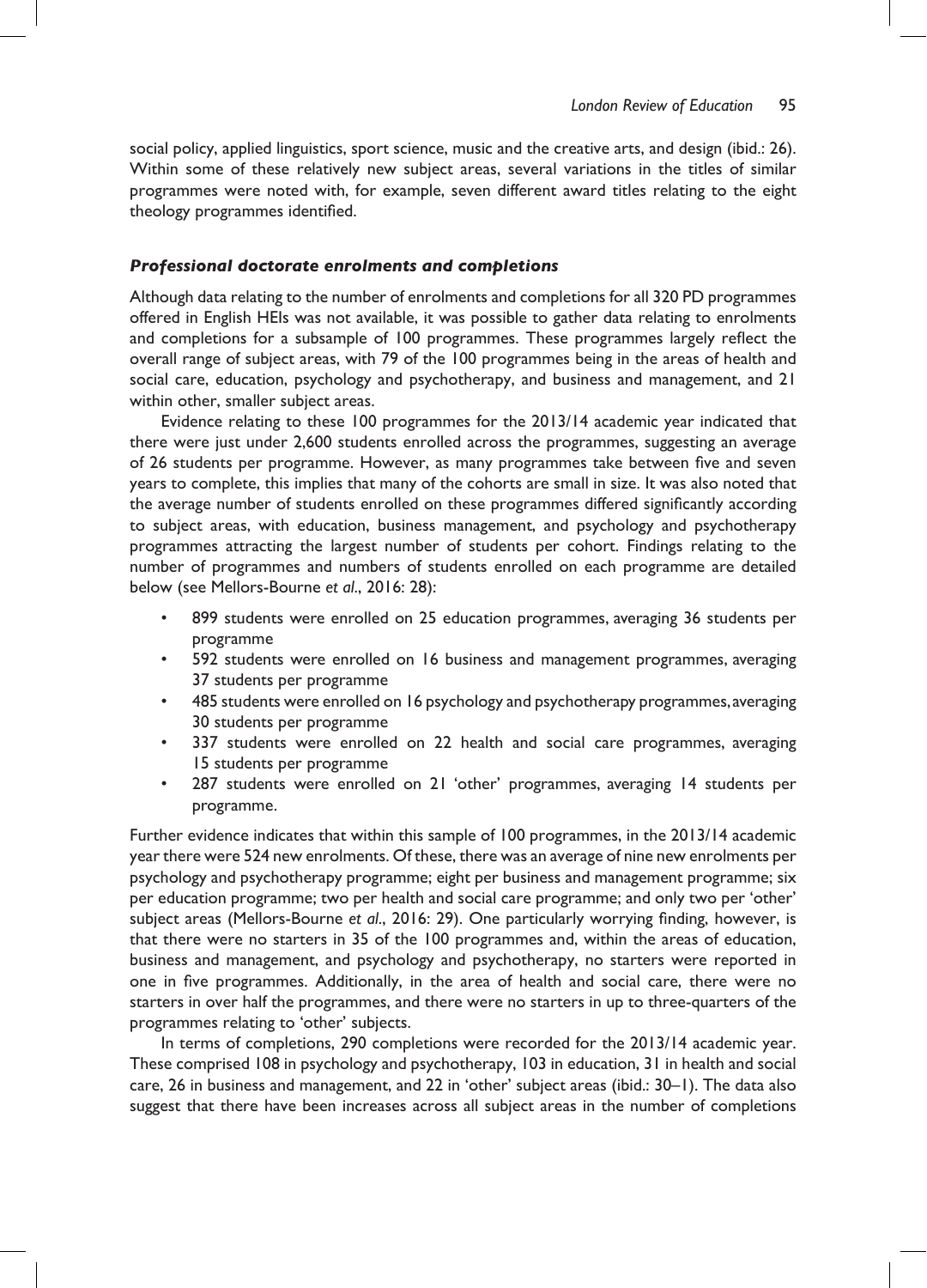since 2009. However, this could partially reflect the fact that more completions are likely as the programmes themselves mature.

# **Distinct characteristics pertaining to professional doctorate programmes**

#### *Key characteristics of professional doctorate programmes*

There were two main characteristics identified as pertaining specifically to PD programmes; these can broadly be classified as follows:

- **• Key characteristic 1:** *The intended outcome of PDs is to make an original contribution to professional practice and/or policy through research.* PDs are typically undertaken by professionals and practitioners working in a professional context; they provide opportunities for these groups to undertake research directly related to their professional practice, and to reflect critically upon this. PDs tend to be practitionerdriven: they focus on an aspect of professional practice that practitioners or professionals themselves want to explore (Costley and Lester, 2012; Costley, 2013), and thus have the potential to make a significant and direct impact on professional practice and/or policy. During interviews with senior members of staff in HEIs, the contribution made by PDs to candidates' professional practice was typically expressed in terms of 'the potential to make a difference within their own institutional settings'. A further common viewpoint related to the speed at which such changes in practice can be implemented, expressed by one senior member of staff as 'professional doctorates are advantageous as impact on their [PD candidates'] practice can be maximized and it is immediate'. When comparing the impact of the PD to that of a PhD, another senior member of staff commented: 'The programme has an impact on their [PD candidates'] organizations; this is the main difference between the PD and PhD'.
- **• Key characteristic 2:** *PDs include structured (sometimes referred to as taught), supervised and cohort-based experiences, with emphasis on candidates acquiring research skills that can be used within their professional practice.* PD programmes commonly comprise two stages. Stage 1 usually lasts between 18 months and two years, and involves input on 'research training, assessment and cohort-based learning'; while Stage 2 typically involves 'independent research, a thesis and examination with viva' (Mellors-Bourne *et al*., 2016: 16). This two-stage structure reflects the structure of PDs identified by Park (2007), as well as the model of PDs described by the QAA:

Professional and practice-based doctorates normally include structured elements such as lectures, seminars, and workshops on both discipline-specific and researchspecific content, with an emphasis on the candidate acquiring skills relevant to their professional practice, in addition to producing original research (QAA, 2011: 15).

Although there are strong commonalities across Stage 2 of different PD programmes, with this forming the thesis stage in all cases, there are differences in the required length of the thesis. Most are around 50,000 words, but there are variations from a 25,000-word thesis with a portfolio and other work, to an 80,000-word thesis. It was also common for progression to Stage 2 to be possible only on the successful completion of Stage 1 and, regardless of the thesis length or length of time spent in Stage 1 or 2, a doctoral thesis is required to comply with the QAA's requirements of 540 credits, with a minimum of 360 credits at Level 8 (doctoral level) (QAA, 2015: 17). For PD programmes that are credit-based in Stage 1, a common model was to require 180 Level 7 (master's level) credits at Stage 1, and 360 Level 8 (doctoral level) credits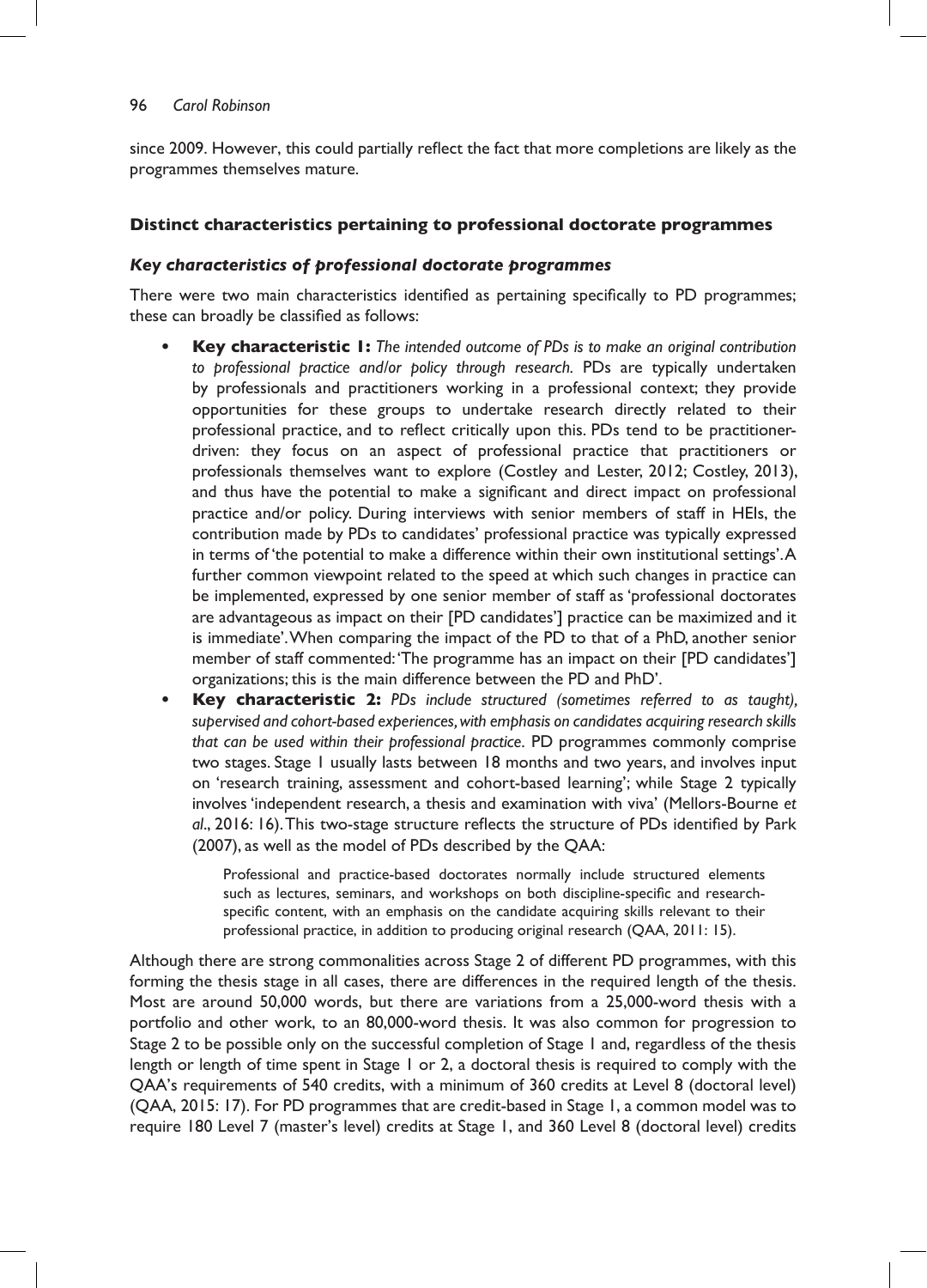at Stage 2, although some PD programmes also required Level 8 credits during Stage 1. Credits at Stage 1 were typically awarded following the successful completion of between one and nine marked assignments, portfolios or presentations. There were, however, numerous variations within Stage 1 of PDs in terms of the ways they were organized, the assignments and/or modules students were required to undertake, and the level students were expected to reach before progressing to Stage 2.

Although not unique to PD programmes, a further characteristic of PD programmes was that all candidates were assigned at least one supervisor. While most PD candidates were allocated one supervisor, a significant number were allocated two, and occasionally candidates had three supervisors. In a small number of cases, one of these supervisors was employment-based and, in some cases, where candidates were studying on distance-learning PD programmes, they worked entirely with remote supervisors. In the case of distance learning and the allocation of remote supervisors, supervision was typically conducted online during the early stages of the PD, and more commonly conducted via telephone and Skype during the thesis component. However, in most cases, measures such as online discussion groups, in which all students were expected to participate, were put in place from Stage 1 of the PD to support the development of working relationships with supervisors, and with other PD students within their cohort. PD candidates commented that working with remote supervisors proved more challenging than working faceto-face with supervisors (Mellors-Bourne *et al*., 2016: 19). For example, they reported feeling reluctant about contacting supervisors when they lacked confidence or understanding about what was expected of them in terms of contributions to online discussions and assignment requirements, and when they wanted advice on how to progress with their work. Concerns relating to this reluctance were summed up by one PD candidate as follows:

It's scary contacting a supervisor when you don't really know them, they might see you as academically inadequate and incapable of working at this level; you don't really want to show them any weaknesses, so it's easier not to contact them, but then that leads to problems as well, as then you wouldn't get any support.

Nasiri and Mafakheri (2015: 1,964) also found that where doctoral students are supervised at a distance they are likely to lack good personal knowledge of each other, thus leading to supervisory conversations being of a formal nature, rather than being an informal environment for discussion. More fruitful and trusting working relationships tended to develop between distance PD candidates and their supervisors when frequent and regular contact was established, especially where this was via Skype or other visual means.

## *Knowledge, skills and attributes developed by PD programmes*

One common and key characteristic that PD programmes develop in candidates is an increased level of criticality, particularly in relation to their professional practice (Burgess *et al*., 2013). Interviews with PD candidates reflected this finding, with candidates reporting that undertaking a PD prompted them 'to think more critically about my [their] work', and to 'look behind what is going on in practice … rather than accepting things at face value'. Similarly, PD supervisors commented that in undertaking a PD, candidates 'gain a wide range of skills to challenge their thinking about professional practice', and 'they start to interrogate their own professional understandings. … They start to stand back and understand things differently, from angles they had never previously thought of'.

Developing increased levels of criticality, however, led to ambiguity in terms of candidates' continued acceptance of some workplace practices. For example, the research reported that candidates found that their heightened criticality led to them 'having to unlearn things you took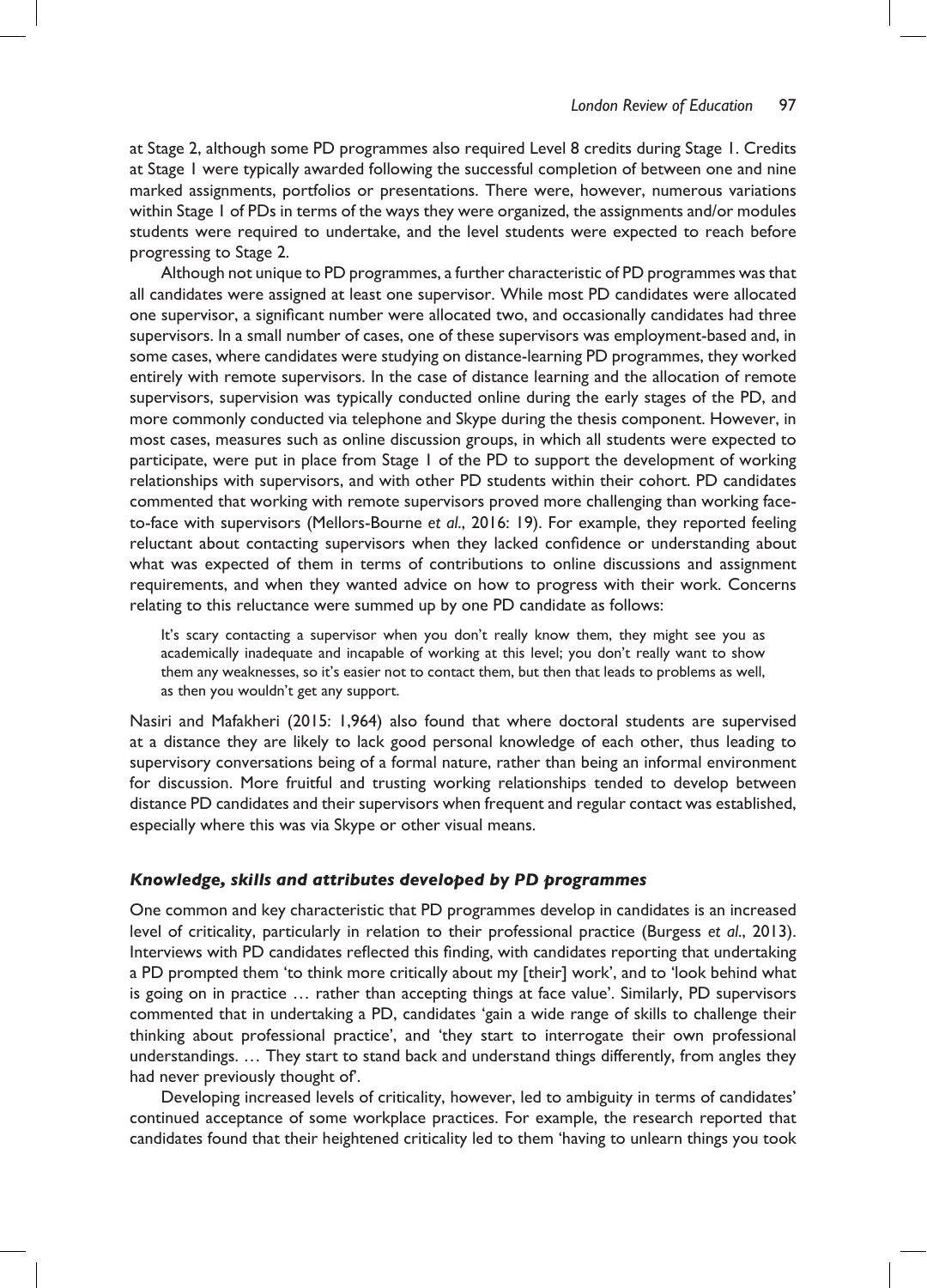for granted, including commonly accepted workplace practices'. Similarly, Burgess *et al*. (2011) noted that as criticality rises, candidates may find it a delicate balance between being critical, while also maintaining good relationships in the workplace, and Seddon (2001) reported that PD candidates had difficulty in grappling with their developing skills as a researcher and their researcher identity, while maintaining their professional identity.

PD candidates and alumni also reported increased self-awareness, a more reflective approach to their professional practice (Fenge, 2010) and increased self-confidence within their professional settings (Smith, 2013). Likewise, Butcher and Sieminski (2006) found that, in their survey of EdD alumni, the EdD programme was reported to have helped candidates reflect on and revise their professional practice. In particular, when reflecting on practice, EdD students made links between theory and practice, and this resulted in an increased confidence to apply their new knowledge to their working practices. Findings from interviews with PD candidates and alumni revealed that the structured modules that formed part of their PD study, and work they undertook as part of their literature review, helped them to gain greater 'academic understanding of their field and greater engagement with theory' (Mellors-Bourne *et al*., 2016: 53).

Other knowledge, skills and attributes that candidates and alumni reported they had developed include: research methods and analytical techniques; reading, writing and presentational skills; a more critical, reflective and analytical approach within their professional practice; an appreciation of alternative perspectives; improved construction of an argument; and increased confidence and credibility in their professional role (ibid.: 54–6). Expanding on this list of skills and attributes, PD programme leaders commented that during PD study, candidates 'learn to design and manage a major inquiry type project and wrestle with deeply complex issues in their workplace'; they also 'learn how to make links between academic theory and practice', and 'although this takes time, they grapple with understanding arguments and concepts in the literature, and from this they begin to figure out how the literature plays into their understanding of the particular context of their project'.

When asked what supported candidates' learning during their PD study, reading and structured PD sessions were high on the list; however, one of the most noteworthy ways in which candidates considered learning took place was through discussions within cohort groups. Cohort approaches are considered to enable group work and the sharing of ideas (Wisker *et al*., 2007: 309), to reduce social isolation and anxiety (Bentley *et al*., 2004), and to empower student learning by developing higher cognitive processes through interaction (Leshem, 2007). Additionally, as asserted by Wellington and Sikes (2006: 732), PD candidates put high value on the collegiality, support, friendship and social interaction that cohorts offer, and they appreciate opportunities to meet people from different and similar backgrounds, and opportunities to be introduced to and share new and different ideas. PD candidates reported that face-to-face meetings with others in their cohort was one of the most enjoyable, supportive and valuable aspects of the PD experience, a 'space where so much of the learning takes place', and where 'everyone in the cohort knows what you are going through, the group offers the support you need to keep going when it all seems too difficult'. Candidates and supervisors also reported that where PD programmes included cohorts of students from a diverse range of professional and cultural backgrounds, this was particularly advantageous in terms of challenging assumptions held by individuals. In the case of online discussion forums as a component of online PD programmes, where measures had been taken to support candidates to get to know and feel confident about contributing to discussions, these were also valued by students for the learning that took place. Senior HEI staff echoed this view, with one senior member of staff stating: 'Significant collaboration occurs between students engaged in the online PD programme … with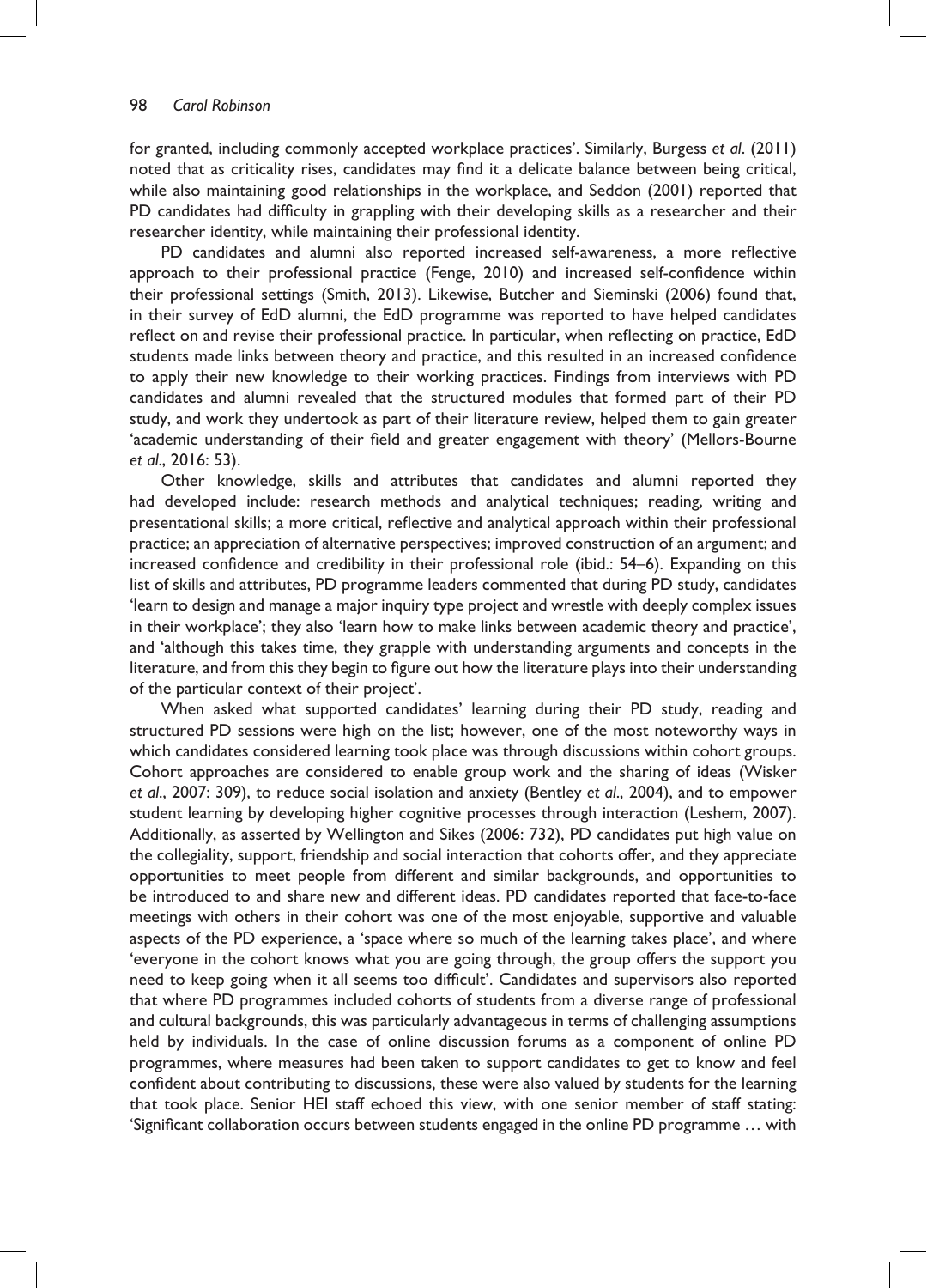the online dimension facilitating a community of practitioner researchers from a wide range of countries around the world'.

The paper has so far focused on the growth in numbers and types of PD programmes available in English HEIs, and on the value PDs offer in terms of the knowledge, skills and attributes they develop in candidates, and the original contribution they make to professional practice and policy. In the discussion that follows, attention will be given to the implications of the increasing numbers and variations of PD programmes. To exemplify these implications, consideration is given to one particular type of PD programme – the professional EdD.

# **Discussion**

The growing number and types of PDs reflect the flexibility of HEIs to respond to the demands and needs of PD students, and to the requirements of different professional contexts. Findings from the research reported that academics and managers in HEIs develop PD programmes in ways they see most effective for the professional groups being targeted, taking into consideration the available expertise and resources in their HEI to run such programmes. This diversity of impetus leads to increasing variations in the structure of individual PD programmes, with the entry requirements, credit allocations for component parts of PD programmes, training in research and other skills and knowledge, and the allocation of supervision hours often differing from programme to programme. Throughout the discussion, I argue that the seemingly endless development of new PD programmes has led to the creation of tensions around PD provision that, if left unaddressed, will threaten the future sustainability and credibility of PDs. These tensions add to those already raised by Burgess *et al*. (2011: 16), who question whether the impact of the PD leads to a close relationship between PD candidates and the workplace, with the outcome that the PD is of benefit to both parties, or whether the impact of the PD is more tenuous, leading, in some cases, to friction between the candidate and the workplace.

# *The future sustainability of professional doctorate programmes: Tensions around professional doctorate provision*

While the growth of PD programmes within specialized areas can be seen as positive, suggesting that PDs are being developed in response to the demands of different professions and professionals, we cannot ignore the associated tensions that have arisen, which threaten the future sustainability of PD programmes.

**Tension 1:** *The wide range of PD titles and variety in structure of PD programmes leads to a lack of common understanding of the purpose and value of PDs.* It was acknowledged earlier in the paper that the range of PD programme titles and awards offered is expanding, with variations in nomenclature being characteristic of PDs in all subject areas. In relation to the EdD, for example, both Fell *et al*. (2011) and the findings of the study on which this paper is based (Mellors-Bourne *et al*., 2016) reported that several different programme titles and awards were encompassed within the EdD category. These include: professional doctorate in (or of) education; doctorate in (or of) education; and education doctorate. In some cases, the titles also include a suffix, such as professional doctorate in education: leadership and management.

This proliferation of PD titles and awards, and increasing inconsistency in the structure and requirements of different PDs, even within similar subject areas, makes it difficult to clearly articulate the purpose of PDs, the theoretical and methodological contributions they make, and the value they add to professional practice. This leads to confusion among potential PD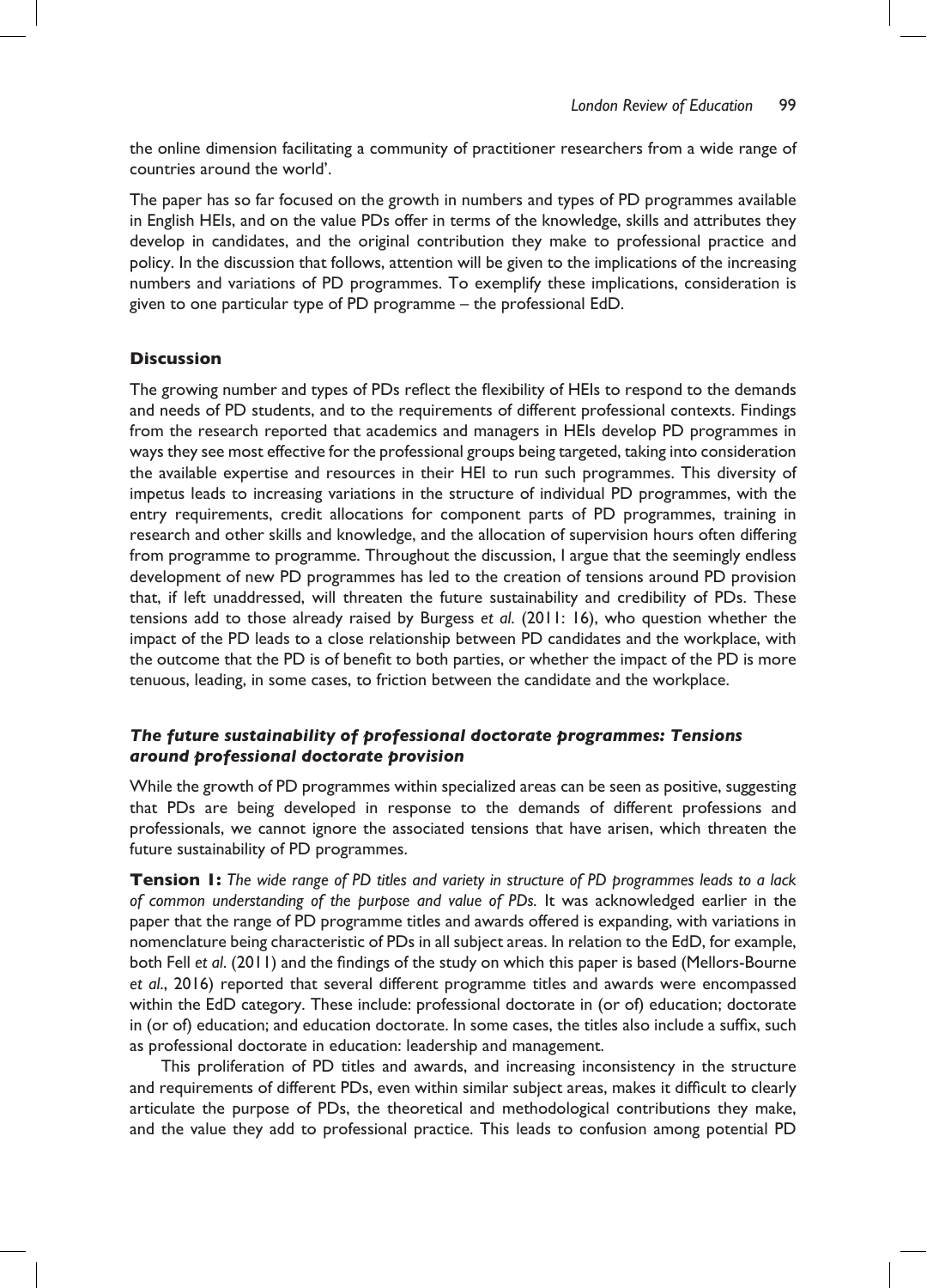candidates and employers. The task of building a common understanding around what PD study entails, the standard of study required, and what PDs can offer to potential candidates and their employers, will become progressively more difficult unless the trend for the increasing diversity of PDs is reversed. If confidence in the purpose and worthiness of PDs is to grow, overarching key characteristics that identify and define their purpose, value and contribution need to be more clearly articulated and communicated to all stakeholders.

**Tension 2:** *Difficulties in recruiting sufficient numbers of supervisors and examiners within niche areas of professional practice.* Where an HEI develops a PD programme within a specialized area to cater for the needs of specific types of professionals, this may lead to challenges around being able to allocate sufficient supervisors who are knowledgeable about the area. There may also be difficulties in recruiting appropriate internal and external examiners with expertise within the small niche area of research and professional practice encompassed within the PD programme.

**Tension 3:** *PD programmes that enrol small numbers of candidates are not financially viable.* Given that large numbers of relatively new (within the last five years) PD programmes either fail to enrol candidates, or fail to enrol sufficient numbers of candidates to run financially viable programmes, there is a risk that newly developed programmes, especially those within very niche areas, will be untenable for HEIs to offer on a long-term basis. Within all HEIs in England, costs are closely monitored and there is increasing pressure on HEI managers for programmes to at least 'break even', if not make a profit. Running programmes with very small cohorts is not a cost-effective way of operating for HEIs, and leads to heightened concerns over the viability of such programmes.

With reference to a sample of 25 EdD programmes (included within the overall sample of 100 PD programmes scrutinized as part of the HEFCE-commissioned research), it was found that in the 2013/14 academic year there was an average of only six new starters per EdD programme, with no starters recorded within one in five EdD programmes. It was acknowledged by senior managers in HEIs that, due to the increasingly difficult financial climate, programmes operating at a financial loss are under threat. However, it was also recognized that in the case of the EdD, senior managers of HEIs are likely to continue running EdD programmes if they are undertaken by members of staff at the HEI, even where the programmes are running at a financial loss. In such cases, the EdD is seen as a means of increasing the skill set of their workforce and, although it may not be cost-effective in financial terms, it is considered to benefit the staff enrolled on the programme and the HEI more generally. However, other PD programmes running at a financial loss were not viewed in such a favourable way, and there was uncertainly around the future of these programmes.

**Tension 4:** *Attempts to counteract the negative financial implications of low enrolment will reduce the positive aspects of the cohort experience favoured by students.* Within some HEIs, attempts are being made to counteract the financial implications of small cohorts by, for example, combining the teaching of candidates in such cohorts with teaching on other programmes. While this helps to address the financial burden of small cohorts, it also reduces the known benefits of face-toface cohort programme delivery, which is often regarded by PD candidates as one of the most enjoyable, supportive and valuable aspects of their PD experience.

Other attempts to counteract the negative financial implications of low enrolments on PD programmes involve broadening the geographical area from which HEIs attempt to recruit candidates. Even though candidates may continue to be part of a cohort and meet for structured sessions during residential weekends/weeks, they will be less likely to profit from face-to-face contact with other cohort members on a more frequent basis. While not dismissing the reported advantages of online discussion forums for PD candidates involved in online programmes, the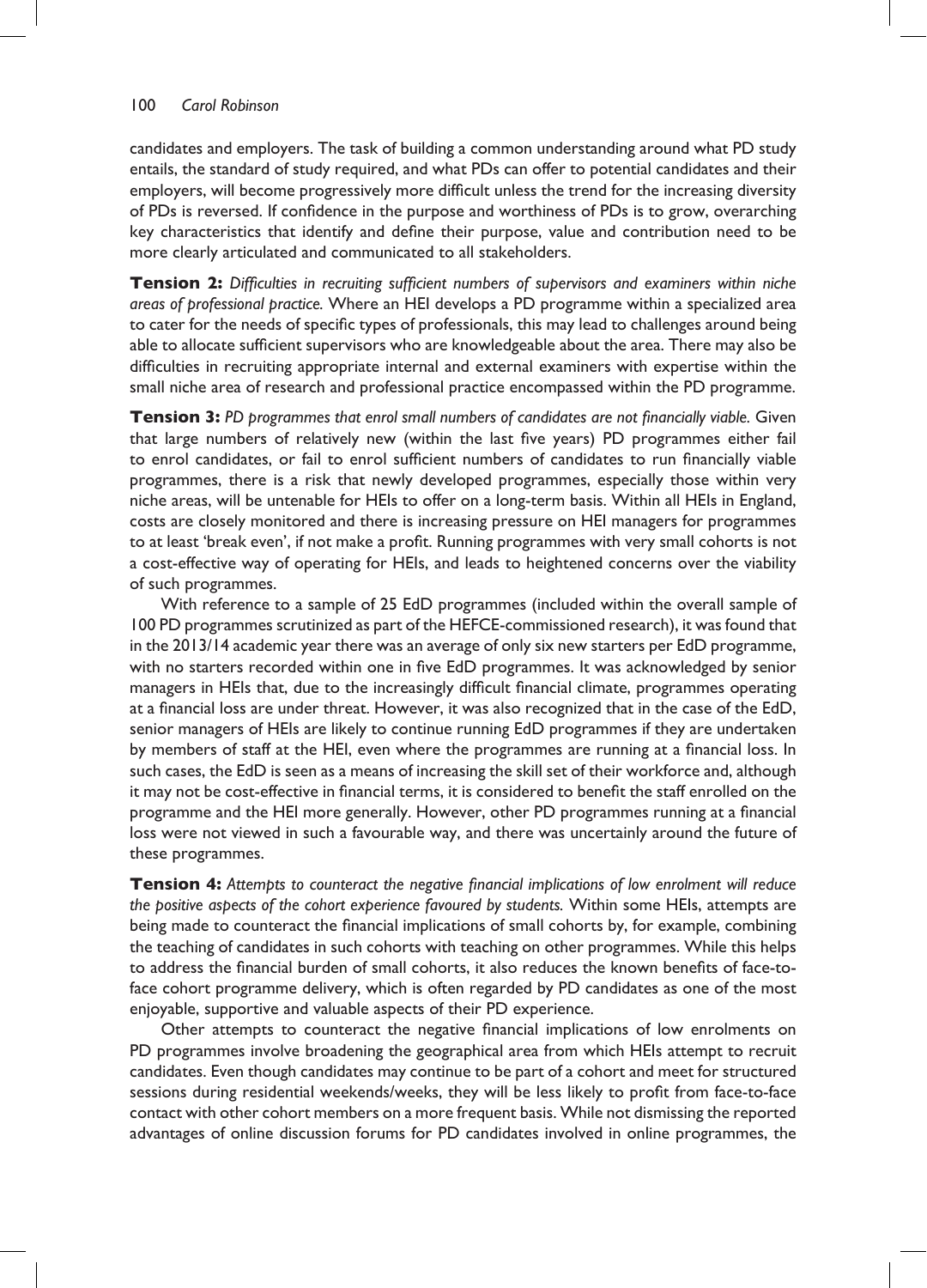consequences of recruiting candidates from a wide geographical area will mean that supervision and programme delivery is likely to be conducted at a distance, with the outcome that the benefits of face-to-face cohort experience are lost.

With reference to the EdD, senior academics and administrators in HEIs reported that some EdD programmes are being specifically developed for very local niche contexts and markets, while others are being developed with the aim of attracting more international audiences. However, regardless of the potential candidates in mind, the motive for developing the programmes was primarily to attract candidates as a means of bringing income into the HEI, with the student experience seemingly being a secondary consideration. More thought needs to be given to the long-term impact on recruitment, and on the student experience, if the positive aspect of the cohort experience, regularly reported by PD candidates as one of the most enjoyable and effective learning experiences, will no longer be a component part of the PD.

# **Conclusion**

The proliferation of titles of PD awards and programmes, and inconsistencies between the various programmes, has resulted in a lack of clear articulation and understanding in terms of what PDs are, the theoretical and methodological contribution they make, and the value they add to professional practice. This has led to confusion and an overall weak profile of PDs. This weak profile is compounded as a result of the large numbers of PD programmes, often in very niche areas, being either unable to recruit, or recruiting only very small numbers of students. Such low recruitment rates threaten the viability of many PD programmes, and this unstable platform on which PDs sit decreases the likelihood of PD programmes featuring, in any significant way, in HEI strategies for future development. Consideration needs to be given to merging subject-specific PDs into recognizable types, and to clearly defining the characteristics that identify these, while also articulating their value and benefits to potential PD candidates and the wider workforce. For example, in the case of EdDs, steps could be taken to reduce the range of EdD programmes available, with the introduction of some generic threads that run through all EdD programmes. Those working in professional educational contexts could then be made aware of these characteristics, and of the difference EdD study can make to candidates, and to the professional practice and policy contexts within the settings in which they are situated.

## **Notes on the contributor**

Dr Carol Robinson is an associate professor in the School of Education at the University of Brighton. She currently co-leads the cross-university Higher Education Pedagogies and Policy research cluster. Carol was programme leader for the professional doctorate in education (EdD) at the University of Brighton and at the Mauritius Institute of Education for six years until September 2015. She now teaches on these programmes and supervises EdD and PhD students.

# **References**

Armsby, P. (2012) 'Accreditation of experiential learning at doctoral level'*. Journal of Workplace Learning*, 24 (2), 133–50.

- Bentley, T., Zhao, F., Reames, E.H. and Reed, C. (2004) 'Frames we live by: Metaphors for the cohort'. *Professional Educator*, 26 (2), 39–44.
- Bourner, T., Bowden, R. and Laing, S. (2001) 'Professional doctorates in England'. *Studies in Higher Education*, 26 (1), 65–83.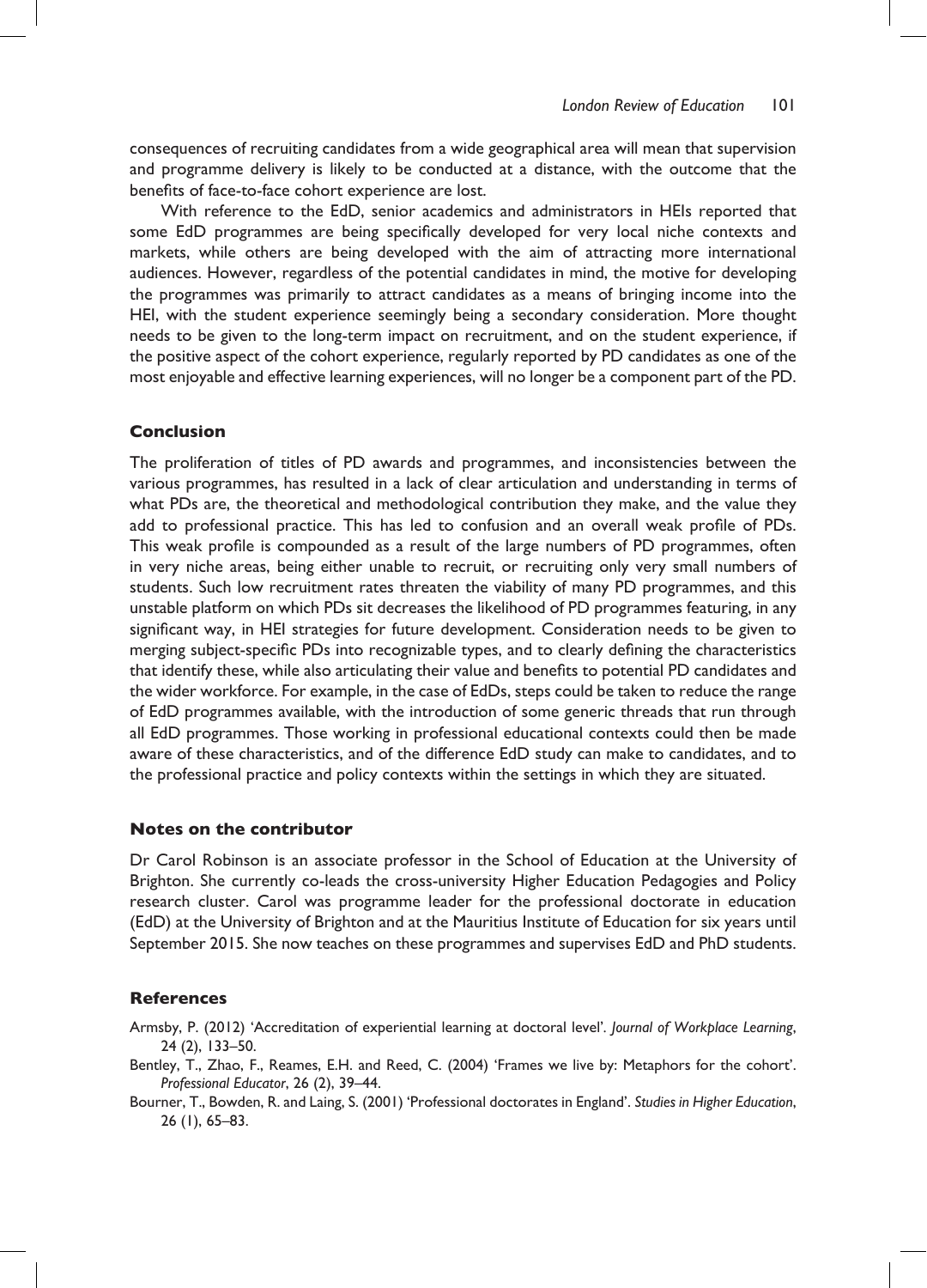- Brown, K. and Cooke, C. (2010) *Professional Doctorate Awards in the UK*. Lichfield: UK Council for Graduate Education.
- Burgess, H., Weller, G. and Wellington, J. (2011) 'Tensions in the purpose and impact of professional doctorates'. *Work Based Learning e-Journal International*, 2 (1), 1–20.
- Burgess, H., Weller, G. and Wellington, J. (2013) 'The connection between professional doctorates and the workplace: Symbiotic relationship or loose association?'. *Work Based Learning e-Journal International*, 3 (1), 76–108.
- Burton, R. and Kirshbaum, M.N. (2013) 'Supporting international students on professional doctorate programmes: A perspective from the United Kingdom'. *Work Based Learning e-journal International*, 3 (1), 109–21.
- Butcher, J. and Sieminski, S. (2006) 'The challenge of a distance learning professional doctorate in education'. *Open Learning: Journal of Open, Distance and e-Learning*, 21 (1), 59–69.
- Costley, C. (2013) 'Evaluation of the current status and knowledge contributions of professional doctorates'. *Quality in Higher Education*, 19 (1), 7–27.
- Costley, C. and Lester, S. (2012) 'Work-based doctorates: Professional extension at the highest levels'. *Studies in Higher Education*, 37 (3), 257–69.
- EUA (European University Association) (2007) *Doctoral Programmes in Europe: Bologna Follow-Up Group report*. Brussels: European University Association.
- Fell, T., Flint, K. and Haines, I. (2011) *Professional Doctorates in the UK 2011*. Lichfield: UK Council for Graduate Education.
- Fenge, L.-A. (2010) 'Sense and sensibility: Making sense of a professional doctorate'. *Reflective Practice: International and Multidisciplinary Perspectives*, 11 (5), 645–56.
- Kemp, S. (2004) 'Professional doctorates and doctoral education'. *International Journal of Organisational Behaviour*, 7 (4), 401–10.
- Klenowski, V., Ehrich, L., Kapitzke, C. and Trigger, K. (2011) 'Building support for learning within a Doctor of Education programme'. *Teaching in Higher Education*, 16 (6), 681–93.
- Leshem, S. (2007) 'Thinking about conceptual frameworks in a research community of practice: A case of a doctoral programme'. *Innovations in Education and Teaching International*, 44 (3), 287–99.
- Mellors-Bourne, R., Robinson, C. and Metcalfe, J. (2016) *Provision of Professional Doctorates in English HE Institutions*. Cambridge: Careers Research and Advisory Centre.
- Nasiri, F. and Mafakheri, F. (2015) 'Postgraduate research supervision at a distance: A review of challenges and strategies'. *Studies in Higher Education*, 40 (10), 1962–9.
- NQAI (National Qualifications Authority of Ireland) (2006) *Review of Professional Doctorates.* Dublin: National Qualifications Authority of Ireland.
- Park, C. (2007) *Redefining the Doctorate*. York: Higher Education Academy.
- Pratt, N., Tedder, M., Boyask, R. and Kelly, P. (2015) 'Pedagogic relations and professional change: A sociocultural analysis of students' learning in a professional doctorate'. *Studies in Higher Education*, 40 (1), 43–59.
- QAA (Quality Assurance Agency for Higher Education) (2011) *Doctoral Degree Characteristics*. Gloucester: Quality Assurance Agency for Higher Education.
- QAA (Quality Assurance Agency for Higher Education) (2015) *UK Quality Code for Higher Education, Part A: Setting and maintaining academic standards: Doctoral degree characteristics statement*. Gloucester: Quality Assurance Agency for Higher Education.
- Rolfe, G. and Davies, R. (2009) 'Second generation professional doctorates in nursing'. *International Journal of Nursing Studies*, 46 (9), 1265–73.
- Seddon, T. (2001) 'What is doctoral in doctoral education?'. In Green, B., Maxwell, T.W. and Shanahan, P. (eds) *Doctoral Education and Professional Practice: The next generation?* Armidale: Kardoorair Press, 303–36.
- Smith, N.-J. (2013) 'Professional doctorates and nursing practice contribution: A systematic literature search and descriptive synthesis'. *Journal of Nursing Management*, 21 (2), 314–26.
- UKCGE (UK Council for Graduate Education) (2002) *Professional Doctorates*. Dudley: UK Council for Graduate Education.